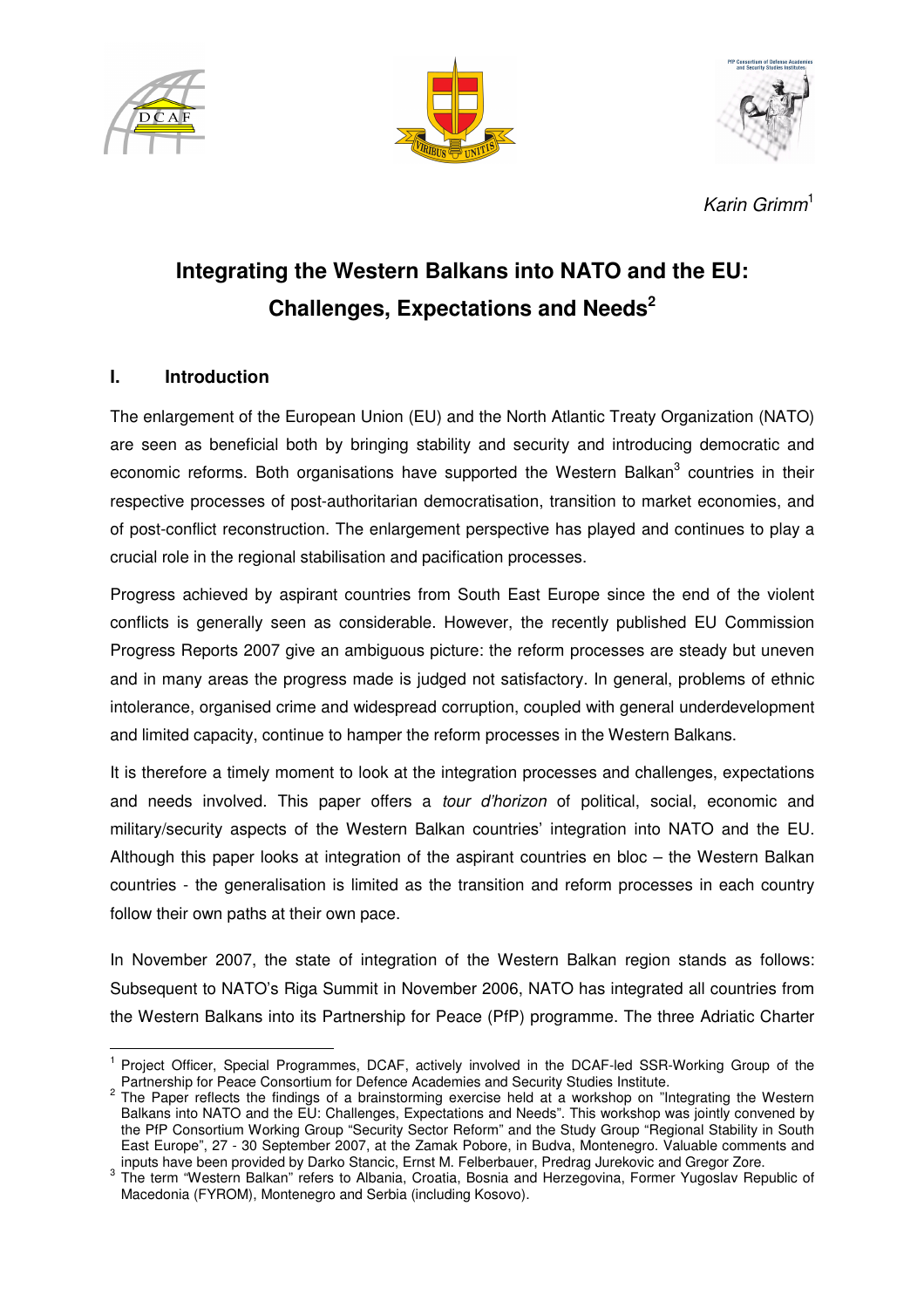countries (Albania, Croatia, the Former Yugoslav Republic of Macedonia) are in the alliance's Membership Action Plan (MAP) with prospects of possible accession in 2008. Croatia and the Former Yugoslav Republic of Macedonia have candidate status for EU membership.<sup>4</sup> These two countries as well as Albania and Montenegro have signed respective Stabilisation and Association Agreements (SAA) with the EU. The EU Commission's announced goal is to have concluded SAAs also with the remaining two Western Balkan countries (Bosnia and Herzegovina, Serbia) during 2008. With both countries, SAAs have already been initialled, but signing is likely to be dependent on their performance of the EU's conditions. For Bosnia and Herzegovina, these include, among others, the implementation of police reform. For Serbia, the main stumbling block remains its cooperation with the International Criminal Tribunal for the former Yugoslavia. Furthermore, according to a recent statement by Serbia's Prime Minister Koštunica, an "illegal EU-mission to Kosovo" could also block Serbia's signature of the SAA.

The aspirant countries are facing various challenges related to the triple transition processes they are going through. However, these reform and modernisation processes are uneven and the EU's and NATO's approach of setting benchmarks and conditionalities bilaterally with individual aspirants has created some tensions and asymmetries among them.

# **II. General overview on political, social, economic and security aspects of Euro-Atlantic integration**

# **Political and social aspects**

l.

# **The Importance of integration into Euro-Atlantic organisations**

Against the background of the region's recent history of bloody violence characterised by ethnic hatred and nationalism, integration into Euro-Atlantic organisations is of crucial importance – for the region's stabilisation and development, but also for the Euro-Atlantic community. On the one hand, the EU and NATO have invested considerable resources into the region and keep reaffirming their respective commitments to enlargement. On the other hand, non-integration would entail significant negative political, economic and psychological implications for the countries concerned and a negative impact on European security.

The Western Balkan countries are well on their way to becoming members of the EU and NATO, in spite of occasional temporary setbacks. This dual integration is considered necessary in order to reduce perceived fears and security dilemmas. Although alternatives have been put on the table (such as a more Russia-oriented position, a non-alignment policy or political Islam), they are clearly not viable on the long run, even if parts of the political elite in some countries will put them forward as a tactical move in internal politics. The commitment of all the countries in the region to

<sup>4</sup> Based on the EU Commission's Progress Reports 2007, integration of any Western Balkan country into the EU before 2012 is unlikely, except in the case of Croatia which might get full membership by 2010.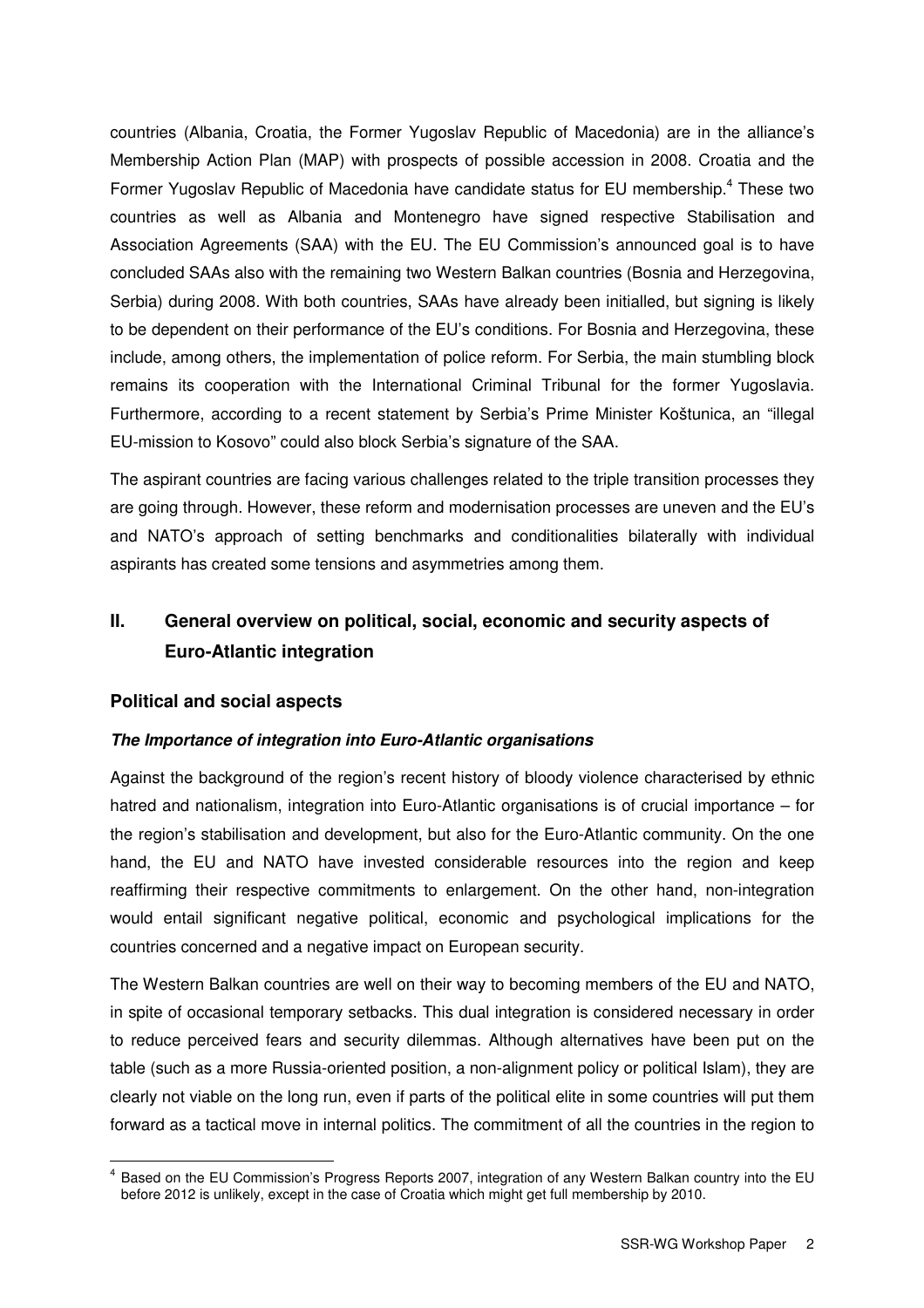the overall strategic goal of Euro-Atlantic integration will prevail over time, considering the irresistible "pull-factor" of the EU and NATO, and of the Western values and prosperity they represent.

#### **The role of public opinion and civil society**

So far, the role of Western Balkan civil societies and NGOs in the political debate on Euro-Atlantic integration has been minimal. Their activity regarding political affairs in general is rather weak and particularly so in the security domain. Apart from the legacy of life under past authoritarian regimes, this situation is partly due to the difficult economic situation in which many people have found themselves over the past years – their focus is on their own daily struggle rather than on the grand international picture. Furthermore, the little debate on Euro-Atlantic integration that is taking place is often characterised by stereotyping.

Despite negative perceptions (such as seeing NATO as an "aggressive military organisation") by some NGOs, public opinion favourable to integration into NATO and the EU seems to prevail in the Western Balkan countries. Not unusual, public opinion polls tend to fluctuate in accordance with individual events: downwards after the bombing of Milošević's Yugoslavia in 1999, upwards after the signing of Stabilisation and Association Agreements and Partnership for Peace Agreements. In countries where the political elite is unanimously in favour of integration, the upward trend in the public opinion polls is particularly visible. However, this is less so in Montenegro and Serbia – countries in which the political elites are divided. In Bosnia and Herzegovina, the level of public approval is significantly different for integration into NATO compared to integration into the EU. As is the case of other Western Balkan countries, public opinion is more comfortable with the idea of EU integration than integration into NATO.

#### **The danger of authoritarian and nationalistic setbacks**

The Euro-Atlantic integration process has positively influenced democratic developments in the Western Balkan countries and further reduced the risk of regression to authoritarian rule. At present, democratic governments are in power in all Western Balkan countries. However, this does not exclude the possibility of internal political tensions and disputes, in fact, such occurrences are not infrequent. A possible worst case scenario could include the establishment of paternal rule within the limits of democratic rule. Other possible scenarios point at the risk of different forms of authoritarianisms in which the ruling group exercises power through economic mechanisms such as state monopolies, by control over the financial sector and/or through the control of the media. Extremist groups and organised crime may constitute additional threats to democratic developments in the region.

#### **Endogenous obstacles to reforms**

As observed in other post-conflict countries, an ideological fight between traditionalism versus modernism is taking place among the elites in Western Balkan post-conflict societies, maybe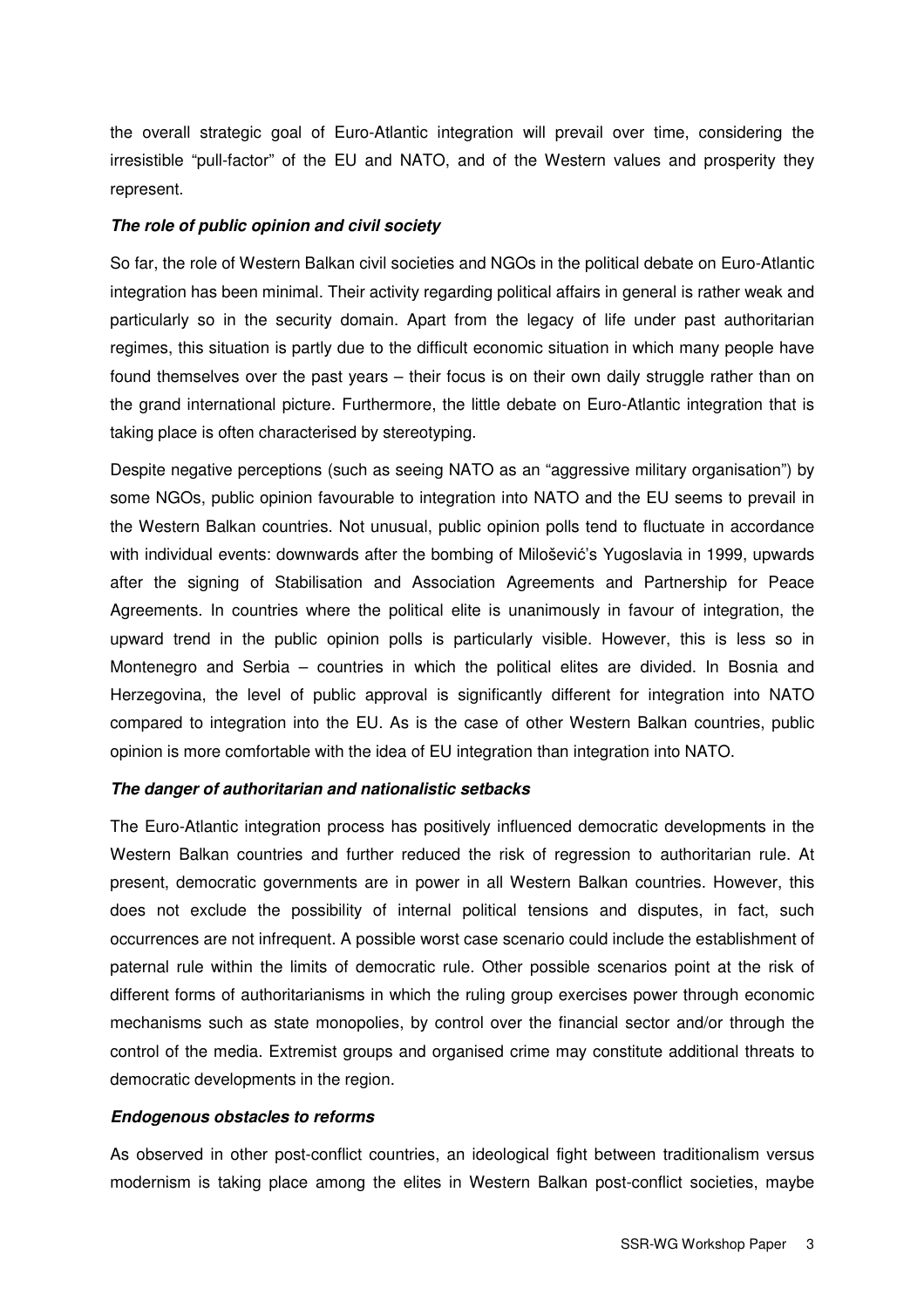most visibly in Serbia. This internal political struggle, characterised also by tactical manoeuvring by local politicians, makes it difficult to clearly identify common national priorities and interests (such as Euro-Atlantic integration) and transform them into coherent foreign and security policies. Moreover, local leadership often lacks expertise in issues related to Euro-Atlantic integration.

## **False expectations and prejudices**

Polls indicate general misunderstandings and prejudices regarding the costs and benefits of EU and NATO membership within the population. The mismatch between self-perception and current geo-strategic realities can furthermore aggravate prejudices. High and partly unrealistic expectations towards the EU dominate public opinion, such as that integration into the EU would solve all political and economic problems of the region immediately. The profit-oriented (which means down to earth) business community in the Western Balkan countries could play a role in reducing prejudices and bringing expectations back to realistic proportions.

# **Economic aspects**

Modernisation of the Western Balkan countries' economies and their competitiveness are key issues in the accession process to the EU (and NATO). Their participation in this process helps to establish a favourable environment for economic growth. A greater general sense of security and stability of the region that results from this rapprochement is something that should, for example, attract more foreign direct investment.

# **EU instruments**

Making EU funds accessible to Western Balkan countries sends out an affirmative signal and helps to create positive perception in the countries about the Union. The EU has a number of instruments at its disposal to financially and technically support Western Balkan countries on their way to integration. From 2000-2006 CARDS was the main pre-accession financial instrument for the Western Balkan countries in the framework of the Stabilisation and Association Process (SAP). Starting from 1 January 2007, IPA (Instrument for Pre-accession Assistance)<sup>5</sup> replaced the various already existing pre-accession financial instruments including CARDS and PHARE. The Western Balkan countries with candidate status (Croatia, FYROM) and potential candidate status (Albania, Bosnia and Herzegovina, Montenegro, Serbia) will benefit from this new instrument.

# **NATO**

l.

Membership in NATO is generally perceived to bring greater benefits than costs, with the exception of Serbia and the young state of Montenegro where there is some public concern about

<sup>&</sup>lt;sup>5</sup> IPA consists of five components: 1) the transition assistance and institution building (which principally involves institution building measures with accompanying investment); 2) cross-border cooperation; 3) regional development; 4) human resources development; and 5) rural development.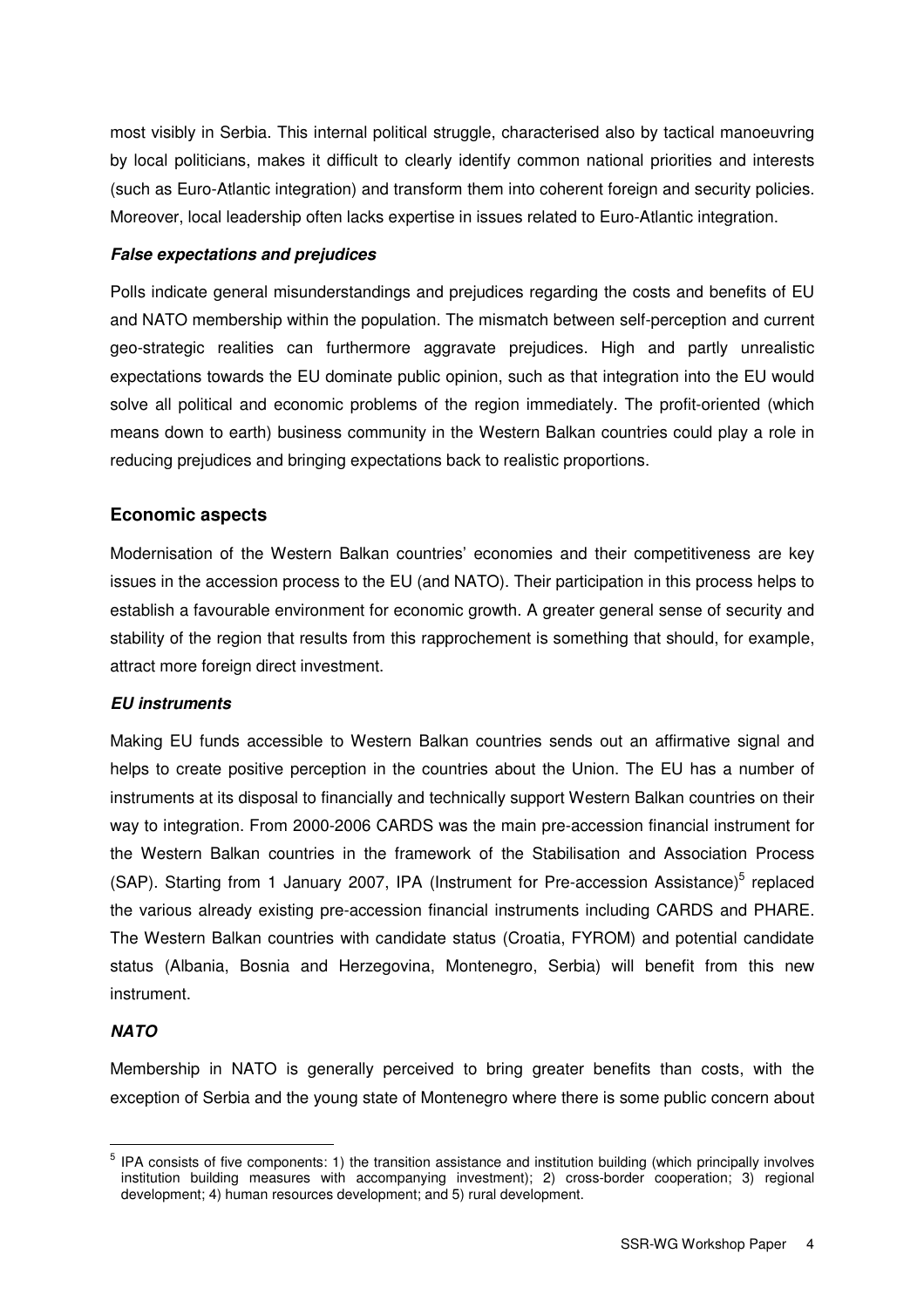the costs associated with sending troops abroad. However, it seems that the general public is uninformed about the cost-benefit ratio of NATO membership, e.g. the cost for updating the defence system to meet NATO standards versus the real and psychological benefits of higher perceived security. Aspirant countries also attach a tactical benefit to NATO membership, it being seen as stepping stone for EU membership. Other advantages that come with membership include reduced security concerns, lower defence costs as compared to individual national defence, gaining support to modernisation of the armed forces, and the positive signal NATO membership sends to foreign investors. Countries participating in the Partnership for Peace programme can profit from PfP instruments like PAP-DIB<sup>6</sup>, promoting more efficient use of their resources.

#### **The Western Balkans' competitive economic edge**

In view of the Western Balkan countries prospects of Euro-Atlantic integration, how competitive are their economies? Will they be capable of coping with competitive pressure within the European Union? At this point in time, it is still difficult to identify the Western Balkan economies' competitive edge as the respective competitive potentials are generally low. Market reforms undertaken due to the EU accession process have restructured the economies to a considerable degree. The privatisation of a large number of state-owned enterprises is a good indicator. However, these reforms are looked at with some concern as negative consequences on employment and social security are feared, in fact experienced.

#### **Security sector aspects**

#### **Main risks to security**

The Western Balkan region appears to have matured enough to deal with bilateral issues (including border demarcation) on its own. While there seem to be no external threats to security of the countries in the region, the unresolved status of Kosovo is nevertheless perceived as the primary imminent security threat in the region. In this context, there is still a certain level of risk of local outbursts of violence, even armed clashes.

#### **Impact of Kosovo status issue**

l.

There is no alternative to moving forward with the redefinition of the status of Kosovo. The impact of the resolution of the question of Kosovo's status may vary in the short and in the longer term.

In the short run, possible repercussions in Serbia may be activities of extreme right-wing groups and a trend towards nationalism. Furthermore, sporadic violence is possible in Kosovo and southern Serbia, but serious violent outbursts are unlikely elsewhere in the region. While these threats to security may be limited due to Euro-Atlantic presence in the region, potentially destabilising political repercussions across the region are not impossible. In the longer run, there

<sup>&</sup>lt;sup>6</sup> Partnership Action Plan - Defence Institution Building (PAP-DIB)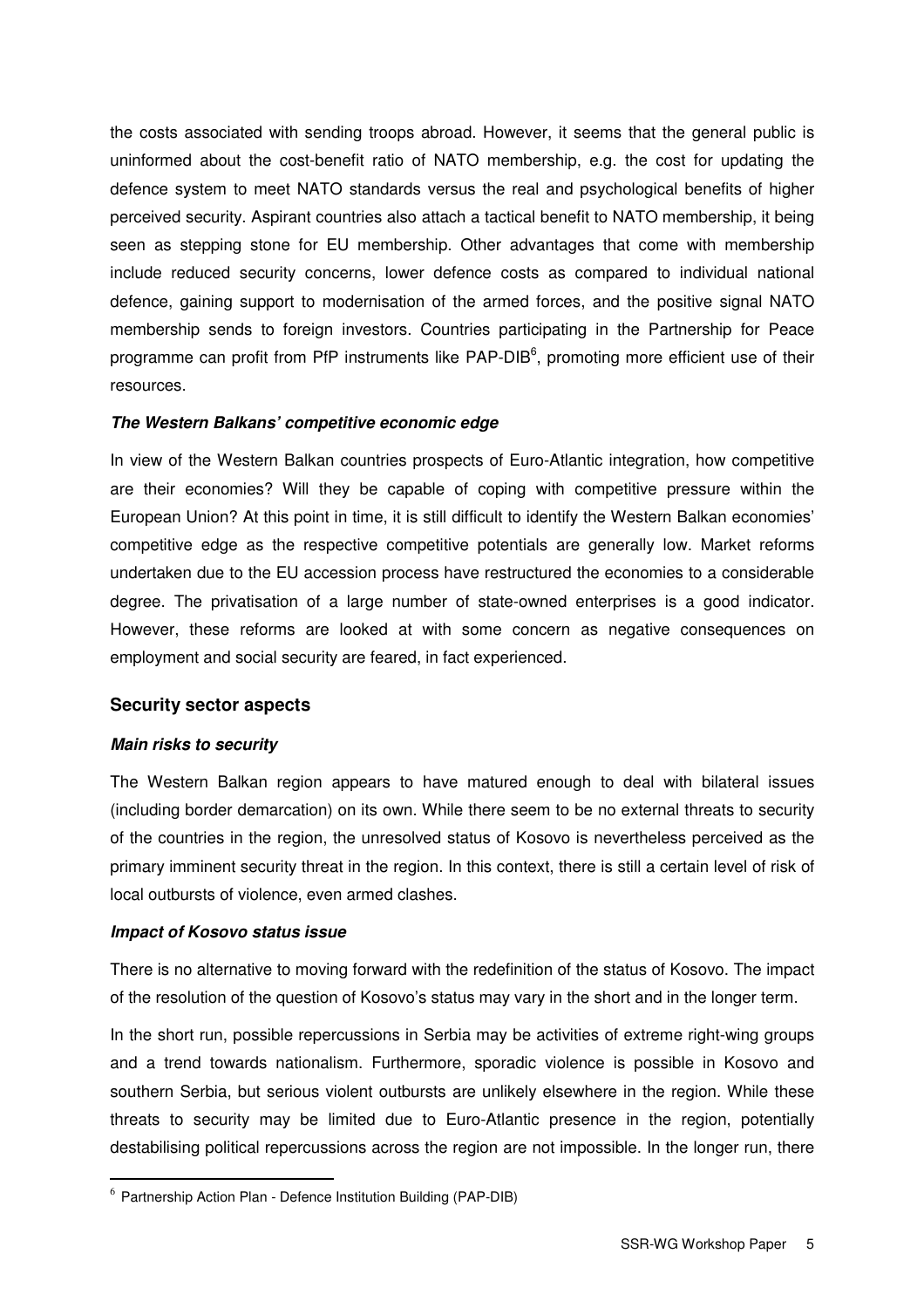is the risk of a deteriorating internal situation in Kosovo due to the enormous economic, social and governance challenges. Such development could seriously threaten regional stability.

#### **EU/NATO and security sector reform – division of labour or burden sharing**

The Euro-Atlantic institutions have been playing a key role in bringing forward security sector reform (SSR) in the region since the end of the Yugoslav wars in the 1990s. They have developed a number of tools to provide assistance to SSR: while NATO mainly engages in defence reform, the EU is active in reforming the justice and home affairs sector. Both EU and NATO maintain sizable peacekeeping contingents in the region. With all Western Balkan countries now under the umbrella of the Partnership for Peace programme,<sup>7</sup> NATO can use the whole range of its PfP instruments such as IPP, IPAP, PARP, PAP-DIB<sup>8</sup> to assist Western Balkan countries. The three Adriatic Charter countries, Albania, Croatia, and the Former Yugoslav Republic of Macedonia, receive additional SSR assistance through MAP (Membership Action Plan).

On the other hand, the EU has steadily increased its attention to security sector governance issues by setting conditions as part of the Stabilisation and Accession Process. Building on its recently adopted framework strategy concept on  $SSR<sup>9</sup>$ , the EU should gradually increase its capacity to tackle the SSR challenges holistically by developing and funding assistance programmes dealing with sectors and issues outside its traditional focus on justice and home affairs.

# **Key SSR challenges**

 $\overline{a}$ 

The Western Balkan countries have made considerable progress in reforming their security sector over the last years. While the reforms are heading in the right direction, they continue to suffer from occasional slowdowns and the ever possible risk of backsliding still reflect the violent legacy of the 1990s. The progress achieved differs from one country to another.

Whilst the transformation of the armed forces as well as of border services are generally seen as most successful, there remain many SSR-related areas in which more must be done, namely police, intelligence and secret services, democratic civilian control over the security sector, intragovernmental coordination and resource management. For instance, in Serbia there is still the perception that the secret services pose a threat to the public. The private security sector is largely unregulated and in some places still operates in a grey zone.

<sup>7</sup> The democratic requirements relating to security sector governance were codified in the PfP Framework Document 1994 (facilitation of transparency in national defence planning and ensuring democratic control of defence forces) and the Membership Action Plan (1999).

<sup>&</sup>lt;sup>8</sup> Individual Partnership Programme (IPP); Individual Partnership Action Plan (IPAP); Planning and Review Process (PARP); Partnership Action Plan - Defence Institution Building (PAP-DIB).

<sup>&</sup>lt;sup>9</sup> Commission of the European Communities, Communication from the Commission to the Council and the European Parliament: A Concept for European Community Support for Security Sector Reform, COM(2006) 253 final, 24 May 2006.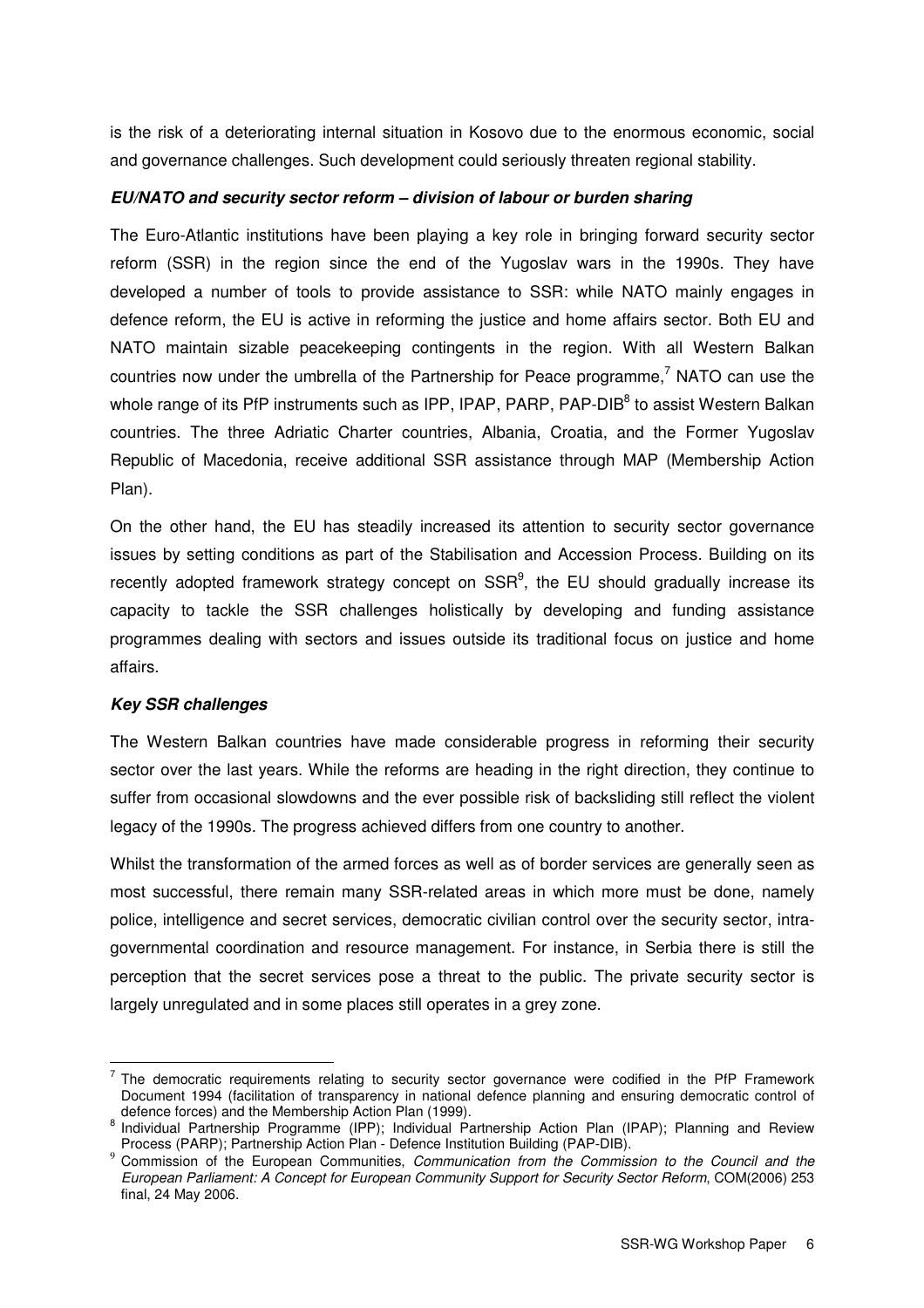From the perspective of democratic governance of the security sector, the lack of civilian expertise in governments and parliaments, the weakness of civil society including the media, especially in the security domain, are problematic shortcomings.

# **III. Implications for the future integration process and recommendations**

In view of the subsequent phase of the integration process, which are the most urgent problems to be tackled by the aspirant countries, on the one hand, and the Euro-Atlantic organisations, on the other? What measures should be taken to make the Euro-Atlantic perspective more tangible to aspirant Western Balkan countries?

# **Political and social aspects**

l.

Although the Western Balkan countries are heading towards membership of the European Union and of NATO, the attainment of these goals are bound to a long-term process. Notwithstanding the considerable progress in reform that has been achieved and also acknowledged by the Euro-Atlantic organisations.<sup>10</sup> the past years have also revealed that reform is a complex, challenging and time-consuming process. The risk of diminishing enthusiasm for reforms of the ruling elites and the slowing down of the pace, is a real possibility. Therefore, in order to confirm the Euro-Atlantic organisations' strong commitment to enlargement and to encourage the continuation of reform, tangible rewards for aspirants during the accession process should be timed in predictable short-term intervals.

Sceptics, misunderstandings and false expectations on both sides show that information and communication require improvement. The civil society and public opinion need to play an important role in the accession process but are currently neglected in the political debate. Governments in the region should invest more in carefully prepared information strategies. One strategy could be to change the attitude of institutions which the public trusts. This may be an efficient method to change public perception as the example of cooperation between the Army of Serbia and the Ohio National Guard shows. Other factors such as the influence of the business community should not be underestimated but taken into account. They should be one of the main target groups for western information campaigns and education programmes.

In order to improve the government administrations', the local politicians' as well as the general public's knowledge about Euro-Atlantic organisations and accession to them, the Western Balkan governments should develop specific information strategies. The Euro-Atlantic organisations could provide or support more training and education on integration issues.

<sup>&</sup>lt;sup>10</sup> For the EU, see EU Commission Annual Progress Reports 2007, released on 6 November 2007.